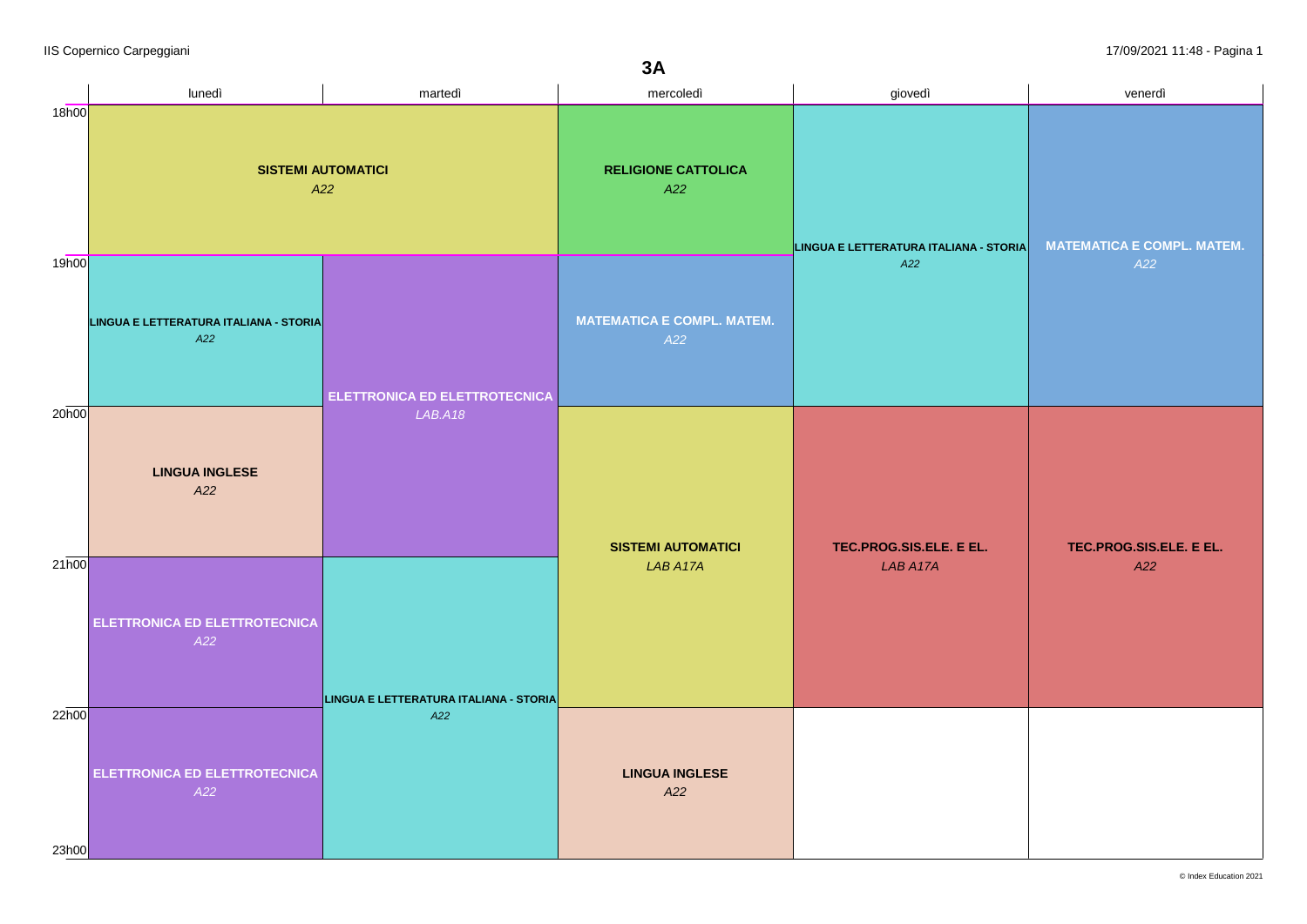|                | lunedì                                                                               | martedì                                     | mercoledì                                | giovedì                                       | venerdì                                     |
|----------------|--------------------------------------------------------------------------------------|---------------------------------------------|------------------------------------------|-----------------------------------------------|---------------------------------------------|
| 18h00          | LINGUA E LETTERATURA ITALIANA - STORIA<br>A21<br>TEC.PROG.SIS.ELE. E EL.<br>LAB A17A |                                             | <b>SISTEMI AUTOMATICI</b><br>LAB A17A    | <b>SISTEMI AUTOMATICI</b><br>A21              | LINGUA E LETTERATURA ITALIANA - STORIA      |
| 19h00          |                                                                                      |                                             |                                          | <b>MATEMATICA E COMPL. MATEM.</b><br>A21      | A21<br><b>ELETTRONICA ED ELETTROTECNICA</b> |
| 20h00          |                                                                                      |                                             | <b>MATEMATICA E COMPL. MATEM.</b><br>A21 |                                               |                                             |
| 21h00          | <b>SISTEMI AUTOMATICI</b><br>A21                                                     | <b>ELETTRONICA ED ELETTROTECNICA</b><br>A21 | <b>LINGUA INGLESE</b><br>A21             | LINGUA E LETTERATURA ITALIANA - STORIA<br>A21 | LAB.A18                                     |
| 22h00<br>23h00 | <b>LINGUA INGLESE</b><br>A21                                                         | <b>ELETTRONICA ED ELETTROTECNICA</b><br>A21 |                                          |                                               |                                             |